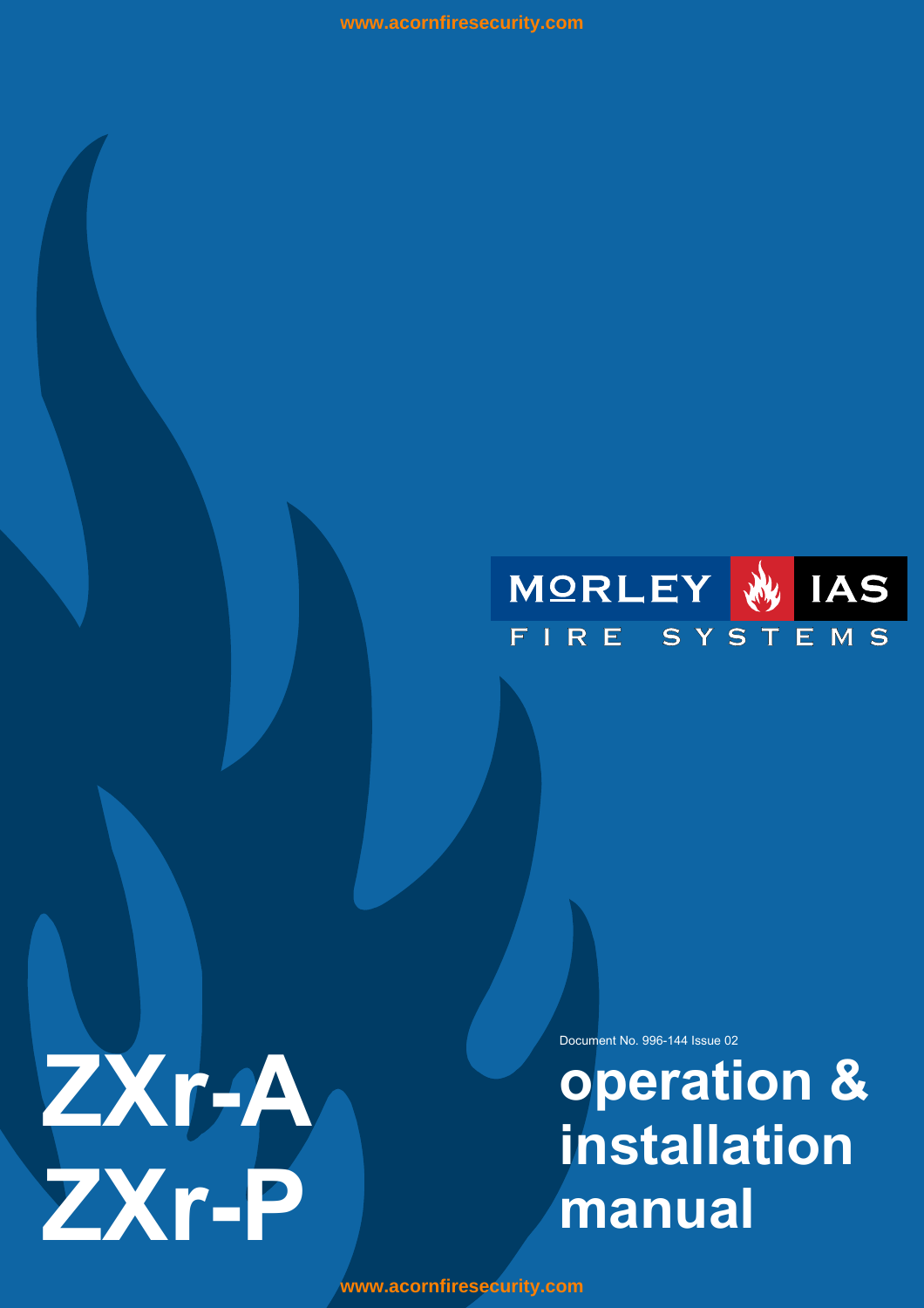#### **MORLEY-IAS**

### **Table of Contents**

| 1              |                                                                                                    |  |
|----------------|----------------------------------------------------------------------------------------------------|--|
|                | 1.1<br>12<br>1.3                                                                                   |  |
| $\mathbf{2}$   |                                                                                                    |  |
| 3              |                                                                                                    |  |
|                | 3 <sub>1</sub><br>3.1.1<br>3.1.2<br>32<br>3.3<br>3.3.1<br>3,3,2<br>3.4<br>3.5<br>3.6<br>3.7<br>3.8 |  |
| $\overline{4}$ |                                                                                                    |  |
|                | 41<br>4.2<br>4.3<br>431<br>4.4<br>4.5                                                              |  |
| 5              |                                                                                                    |  |

### Table of Figures

#### **Table of Tables**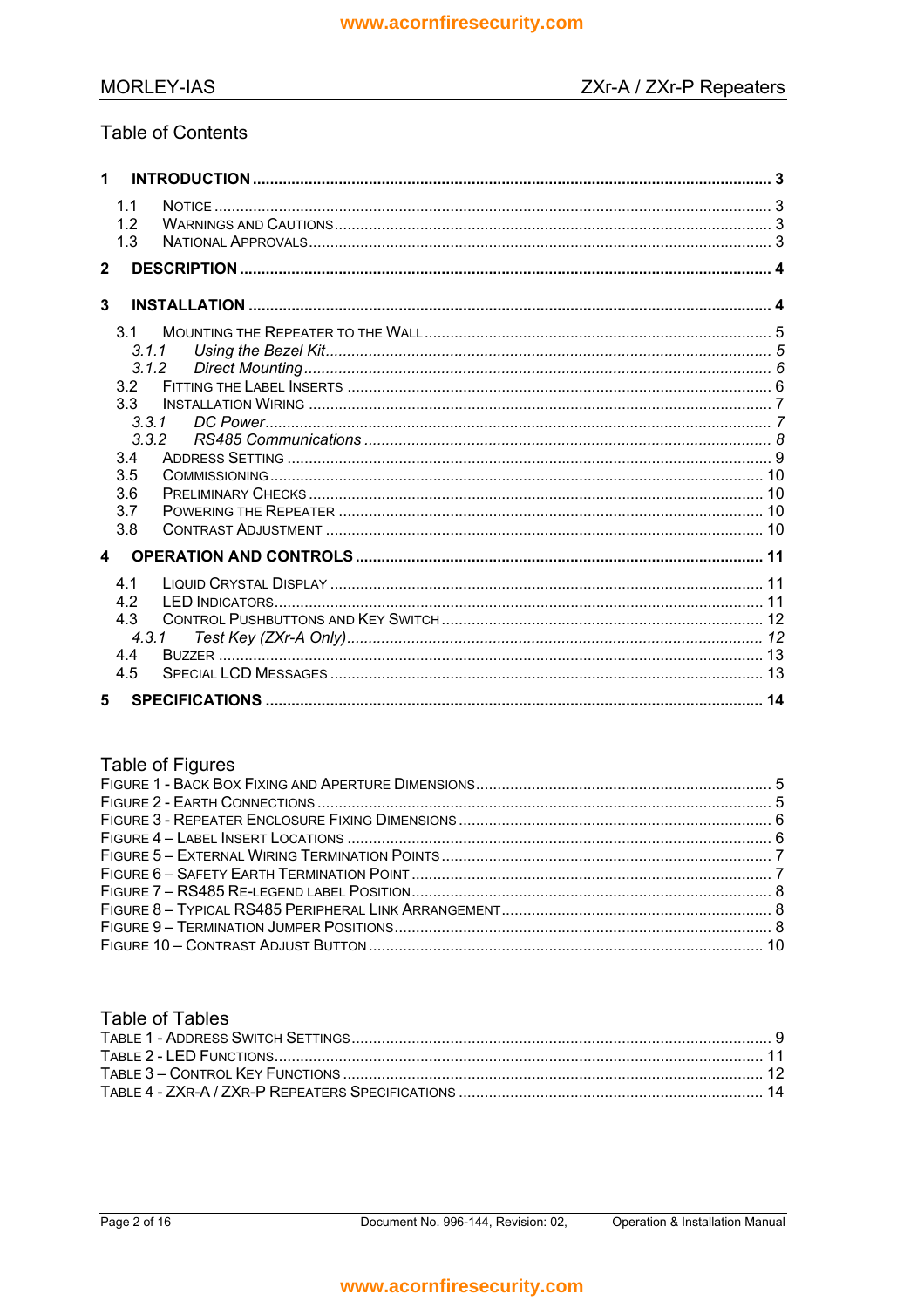# **1 Introduction**

#### *1.1 Notice*

- The material and instructions covered in this manual have been carefully checked for accuracy and are presumed to be correct. However, the manufacturer assumes no responsibility for inaccuracies and reserves the right to modify and revise this document without notice.
- These instructions cover the operation and installation of the ZXr-A / ZXr-P Repeaters. Refer to the Fire Alarm Control Panel (FACP) Manuals for instructions on powering up, operating and programming the system. ZXr-A / ZXr-P Repeaters can be used on systems installed with ZXr4B / ZXr5B repeaters and there are no known compatibility issues.

#### *1.2 Warnings and Cautions*



**These instructions contain procedures to follow in order to avoid injury and damage to equipment. It is assumed that the user of this manual has been suitably trained and is familiar with the relevant regulations.** 



**All equipment is to be operated in accordance with the appropriate standards applicable** 



**This panel is CE Marked to show that it conforms to the requirements of the following European Community Directives:** 

- **Electromagnetic Compatibility Directive 89/336/EEC (and the amending directive 92/23/EEC)** 
	- **Low Voltage Directive 73/23/EEC**



• **The ZXr-A / ZXr-P Repeaters have been designed to comply with the requirements of EN54-2:1997, when used as a secondary display.** 



### **EN54-2 12.5**

**the required transmission path integrity.** 

- **Integrity of**<br> **•** The ZXr-A / ZXr-P Repeaters are connected to the FACP via the<br> **EXAPE communications give** it **if ansies on paths:** "Peripheral Loop" 2-wire RS485 communications circuit.<br>**The peripheral link the Refer to the FACP** installation manual for further informa
- **The peripheral link Refer to the FACP installation manual for further information and does not provide for recommended cables** for recommended cables.

### *1.3 National Approvals*

This equipment must be installed and operated in accordance with these instructions and the appropriate national, regional and local regulations specific to the country and location of the installation. Consult with the appropriate Authority Having Jurisdiction (AHJ) for confirmation of the requirements.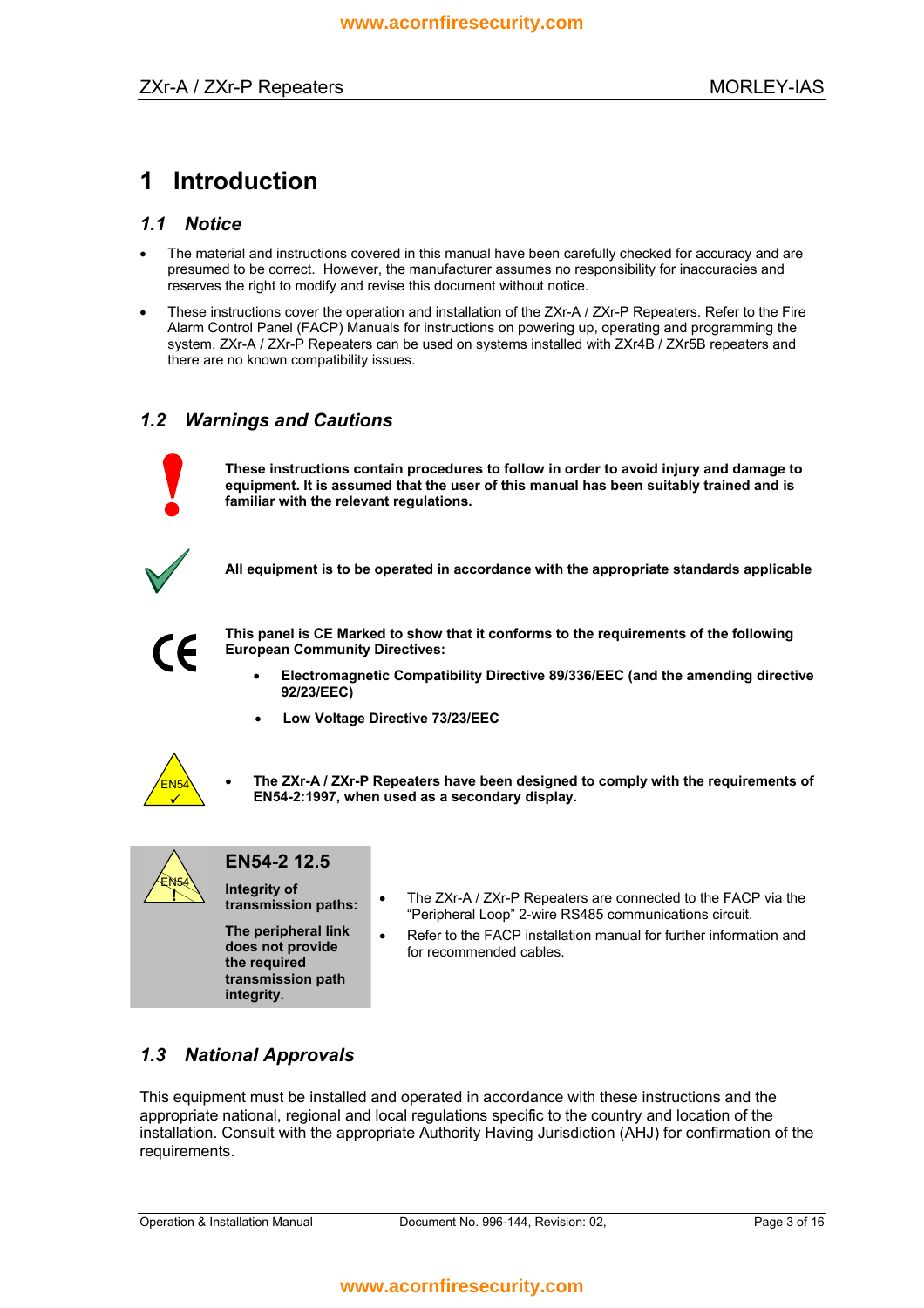# **2 Description**

- The Remote Repeater provides an extension to the operation of the Fire Alarm Control Panel (FACP). Both types of Repeater show (repeat) the operational state of the FACP using the 2x40 LCD and the LED indicators.
- The ZXr-P Passive Repeater will only show (repeat) the operational state of the FACP.
- The ZXr-A Active Repeater will show (repeat) the operational state of the FACP and can control the FACP using the SOUND ALARMS, SILENCE / RESOUND, MUTE BUZZER, ACCEPT and SYSTEM RESET functions. **ZXr-A (Active Repeater)**
- The Repeaters are connected to the FACP via the Peripheral Bus RS485 data link. The FACP supervises the ZXr-A Active Repeater. A Fault will be indicated, at the FACP, if communications is lost with the Repeater.
- The ZXr-A / ZXr-P Repeaters are compatible with the ZX1e, ZX2e, ZX5e and older ZX Range of Fire Alarm Control Panels<sup>[1](#page-3-0)</sup>.
- An optional Bezel Kit, containing back box and bezel, is available for pre-installation (P/N 002- 600-002).
- The ZXr-A has in-built self-test functions that can be invoked using the buttons. The LCD contrast can be adjusted on both repeaters. **ZXr-P (Passive Repeater)**





# **3 Installation**

**Ensure that the operating ambient temperature is in the recommended range +5°C to +35°C and that the relative humidity is between 5% and 95%. DO NOT locate the repeater where it may be exposed to high levels of moisture, vibration or shock.** 



**This equipment contains transient protection devices. Although no system is completely immune to lightning transients and interference, for these devices to function correctly, and to reduce susceptibility, this equipment MUST be earthed correctly. As with all solidstate devices, this system may operate erratically or can be damaged if subjected to lightning induced transients. The use of overhead or outside aerial wiring is not recommended due to the increased susceptibility of nearby lightning strikes.** 

- The installation process consists of 4 steps, as follows:
	- 1. Mount the Bezel Kit (if required) OR fix the enclosure to the wall (if Bezel Kit is not required)
	- 2. Fit the label inserts
	- 3. Install and connect the wiring and set the repeaterís address
	- 4. Perform the commissioning checks



**Before attempting to install the ZXr repeater, remove it from the packaging and inspect for any damage that may have occurred during transit. In the unlikely event that damage has occurred, DO NOT install the repeater but return it to the supplier using the original packaging.** 

<span id="page-3-0"></span>l <sup>1</sup> ZX Series comprises ZX1e, ZX2e, ZX5e, ZX1, ZXa, ZXe and ZXMi-EN. Does not include ZX50.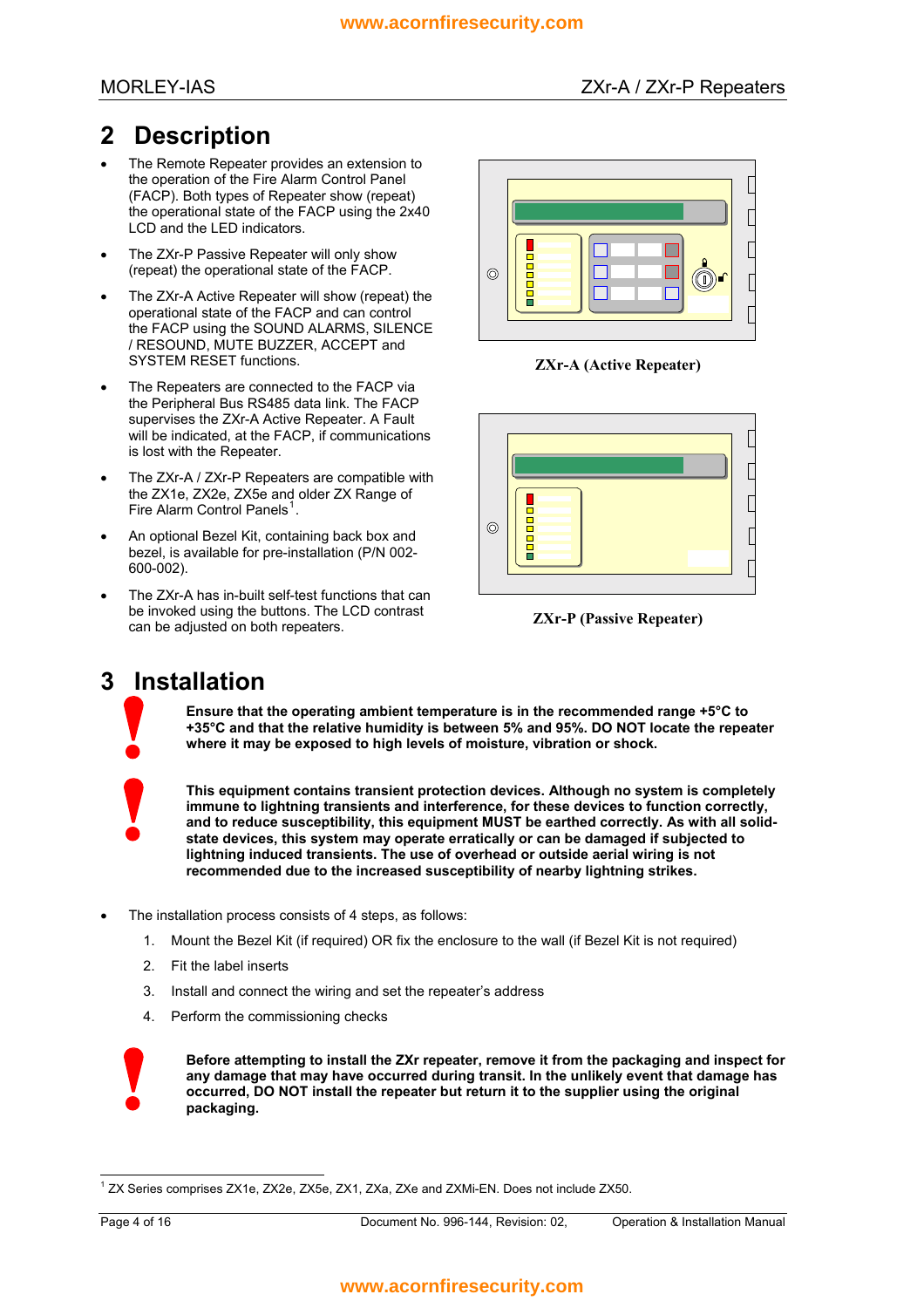#### ZXr-A / ZXr-P Repeaters MORLEY-IAS

#### *3.1 Mounting the Repeater to the Wall*

- The ZXr repeater should be wall mounted in a position that allows clear visibility of displays and easy access to operating controls. The height above floor level should be chosen such that the LCD is just above normal eye level (approximately 1.5 metres).
- DO NOT site the ZXr repeater where there would be restricted access to the internal equipment and cabling / wiring connections.

#### 3.1.1 Using the Bezel Kit

- The Bezel Kit is supplied with a dedicated back box that has three fixing holes on the rear wall and two fixing holes on each side. This procedure covers the use of the rear fixing holes but can be applied to the side fixings.
- Make a recess in the wall large enough for the back box to be inserted easily and without unnecessary force. Allow for space required for cable entry into the back box. With the bezel still attached to the back box, offer the assembly to the recess to check for correct depth and clearance. Repeat this process until the correct depth and clearance have been achieved.
- Support the bezel / back box assembly in the desired position in the recess and mark the three screw fixing positions (X) as shown opposite. Remove the assembly from the recess. Using an appropriate sized drill bit, drill and plug the three holes to take up to No. 8 (4mm) wood screws. Alternatively, use the side fixing holes (Y). **Figure 1 - Back Box Fixing and Aperture**
- Prepare all required knockouts and fit cable glands as required (Refer to Wiring Installation Section).



# **Dimensions**



**To avoid distortion of the back box when preparing knockouts, place the appropriate back box face on a supporting surface (e.g. work bench).** 

- Orientate the bezel / back box assembly correctly, off it to the recess, then feed the cables through the glands and take up any excess slack. Secure the assembly in position using appropriate sized screws  $$ do not use countersunk-headed screws. To avoid distorting the back box, do not over tighten.
- Prepare the repeater for fitting by removing the appropriate knockouts as required. Insert one of the supplied cable grommets into the upper knockout on the rear wall of the repeater (this knockout is required / used for an earth connection).
- Correctly orientate the repeater, hold the door open and off the repeater to the installed bezel / back box assembly. Feed all cables through the prepared knockouts and full insert the repeater into the bezel / back box aperture. Use the four M4 SEM screws supplied in the kit to secure the repeater to the assembly (for location of the repeater mounting holes, refer to the Direct Mounting instructions below).
- Connect the free end of the back box earth lead to the earth connector provided on the inside of the repeater enclosure (top left corner). Use a suitably sized cross-headed screwdriver to tighten at the earth point. Ensure good connection is made.



**Figure 2 - Earth Connections**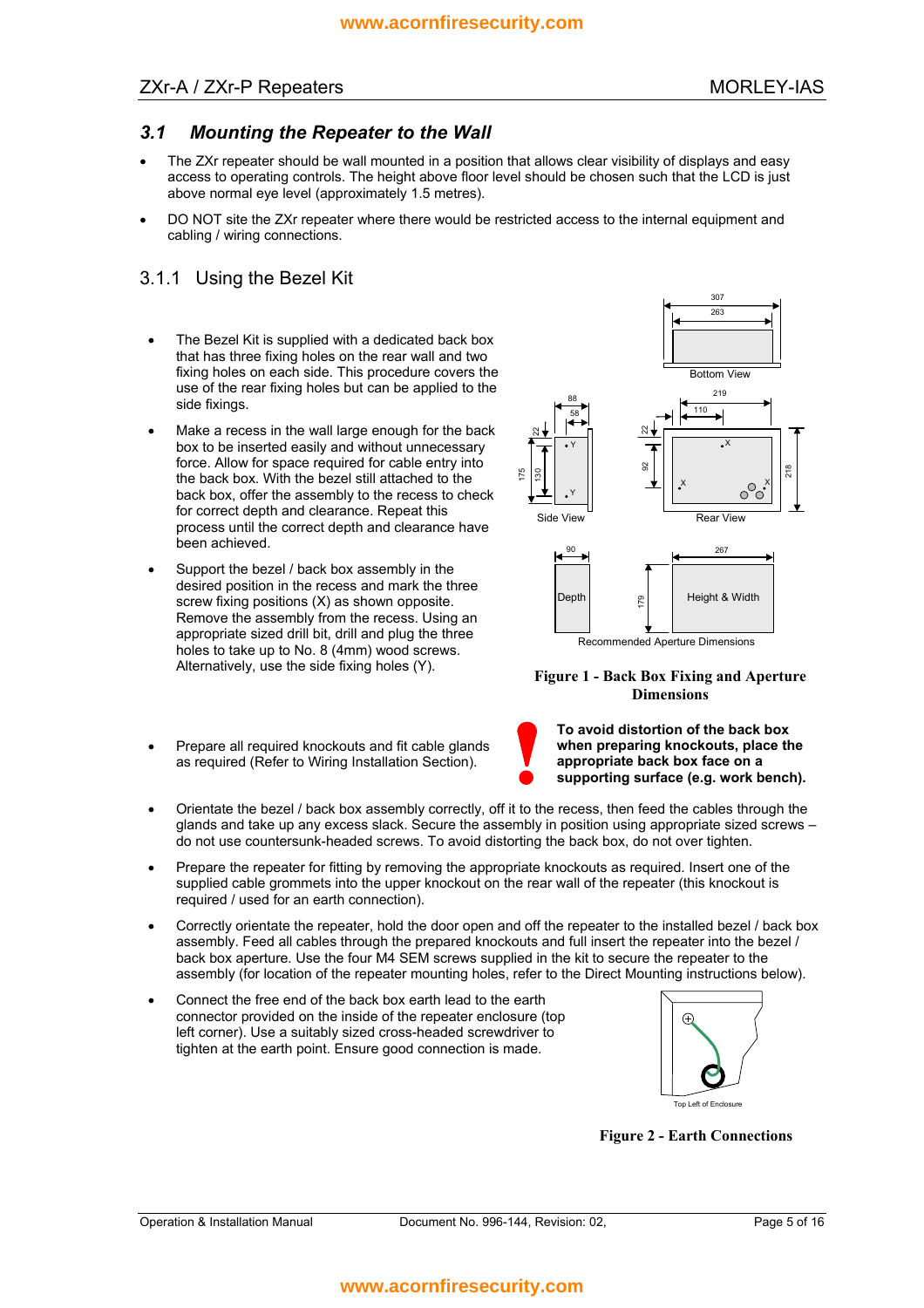#### MORLEY-IAS ZXr-A / ZXr-A / ZXr-P Repeaters

#### 3.1.2 Direct Mounting



**To ensure that the repeater electronics remain clean and undamaged, it is recommended that the front door of the enclosure be covered before the enclosure is fixed to the wall. Keep the cover in place until the repeater is ready for commissioning.** 

**To prevent distortion, the repeater enclosure MUST be mounted on a surface that is as flat a possible. If the wall is not flat use appropriate packing pieces to level it up.** 

- The drawings opposite show the enclosure fixing dimensions in millimetres. Fixing holes are 5mm in diameter.
- Mark the position of the fixing holes. Using an appropriate sized drill bit, drill and plug three holes in the mounting surface.
- Prepare the knockouts required for cable access.
- Using three 5mm screws (do not use countersunk headed screws), fix the enclosure to the mounting surface.



**Figure 3 - Repeater Enclosure Fixing Dimensions** 

#### *3.2 Fitting the Label Inserts*



**Disconnect ALL power and open the repeater door.** 

**The repeater is supplied with legends in one or more languages. Select the appropriate language set.** 

- At position A (see opposite), insert the LED legends label. Fold the perforated line (the fold rests against the side of the door). Ensure correct orientation.
- At position B, insert the push button legends label. Fold the perforated line (the fold rests against the side of the door). Ensure correct orientation. This label is not used on the ZXr-P.
- At position C, insert the MORLEY-IAS logo legend label. Ensure correct orientation.



**Figure 4 – Label Insert Locations**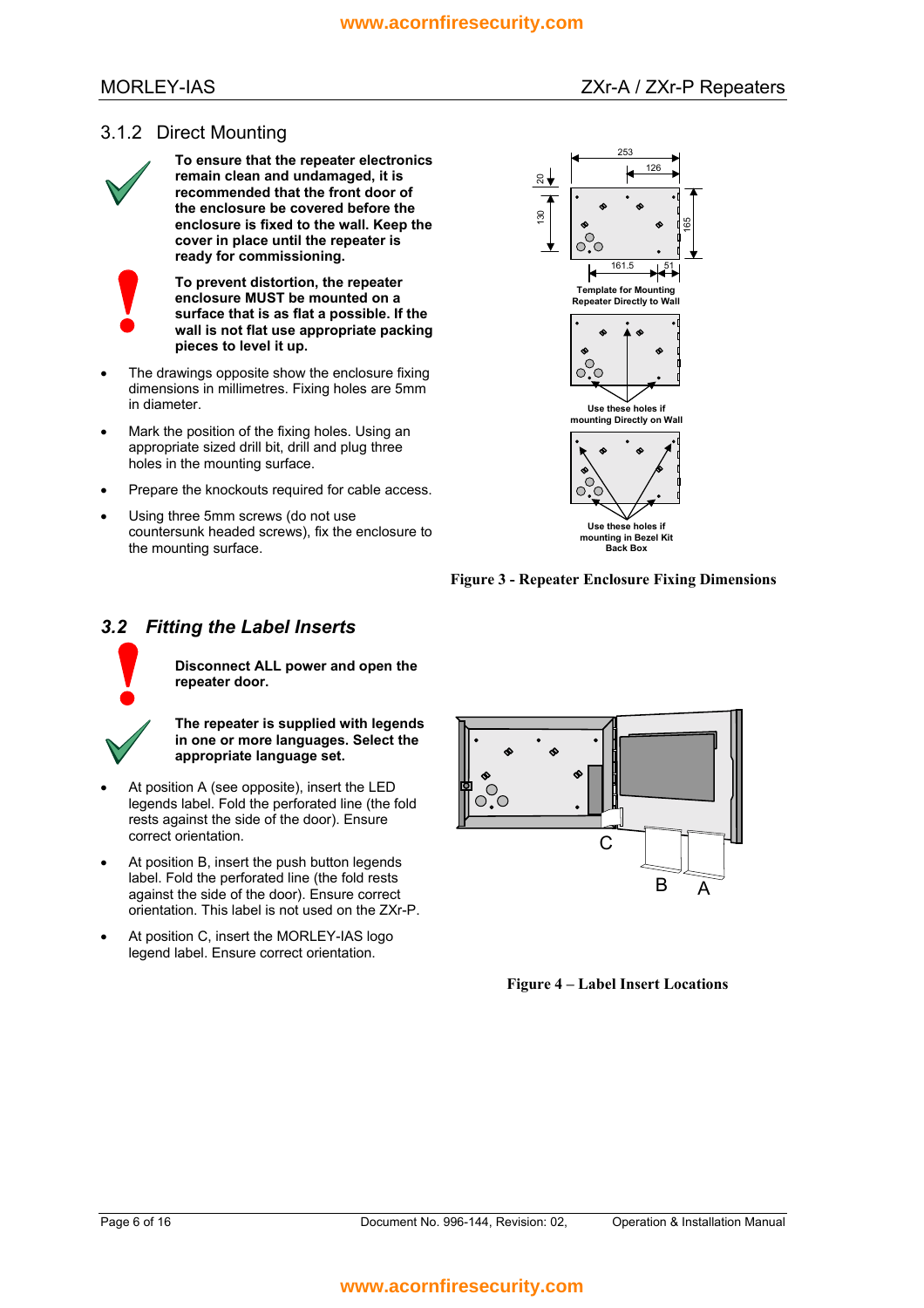#### *3.3 Installation Wiring*



**For further information on recommended cable types, refer to the relevant FACP Installation Manual.** 

#### 3.3.1 DC Power



**Only terminate the repeater power cables at the FACP or external source after ALL precommissioning checks have been performed. Only connect power cables when the system power is OFF.** 

- The ZXr-A / ZXr-P Repeaters must be supplied with DC Power from an approved and compatible regulated 24-Volt DC Power Supply, suitable for Fire Protection use.
- If dc power is supplied from the FACP, do not exceed the maximum AUX current rating or the battery standby conditions in quiescent or alarm conditions (refer to FACP specifications).
- Connect the DC Power to the 28V IN (18- 32V dc) and 0V IN terminals, from the previous repeater, peripheral, FACP or previous repeater, periprieral, r-ACF or<br>external source. Connect Power Cable<br>Earth (Cable Shield) to
- If required the DC Power Supply can be daisy chained on to the next unit on the loop. Connect 28V OUT and 0V OUT to next repeater or peripheral. Ensure that the correct size of cable is used to maintain the required DC Supply Voltage at the furthest unit
- DO NOT connect any wires to the POWER FAIL and 0V terminals.



**clearly marked on the Connection Board.** 

#### **The enclosure MUST be connected to a safety earth.**

• Connect the safety earth wire to the safety earth point. This is clearly marked on the inside top left of the enclosure rear wall (see diagram opposite).



**The terminal designations are Figure 5 – External Wiring Termination Points** 



**Figure 6 – Safety Earth Termination Point** 



Take care not to inadvertently connect the 'A' & 'B' RS485 terminals to the DC Power **Supply.** 

**Otherwise, damage may occur to the RS485 input of the Repeater and / or to RS485 Interface Circuit in the FACP or other unit.**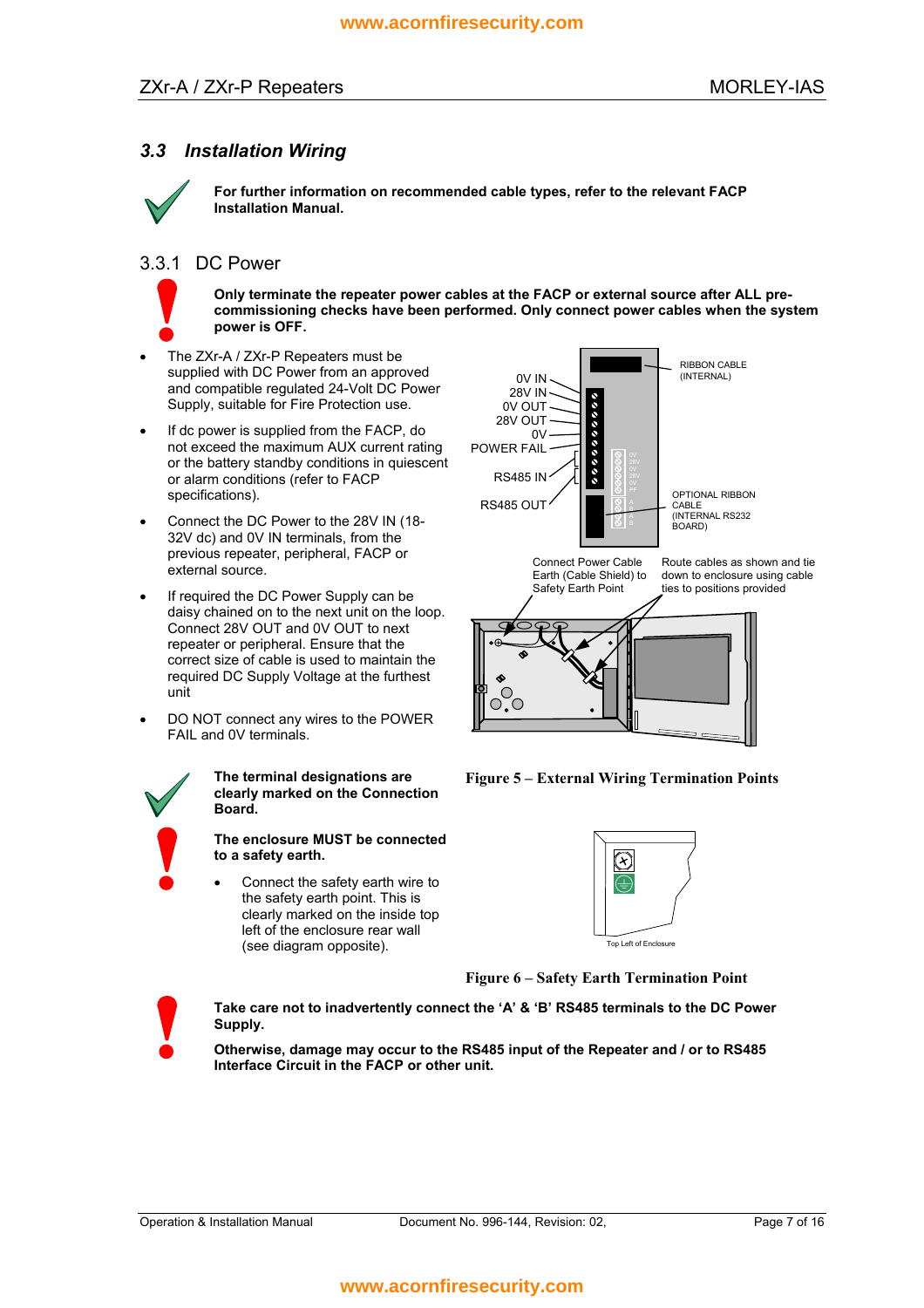#### 3.3.2 RS485 Communications



**Before commencing installation of the RS485 communications wiring, check to which type of panel the repeater is to be connected.** 

**[2](#page-7-0) If the repeater is to be connected to a ZX Series FACP, peel off and affix the supplied re-legend label over the text on the Termination PCB (see opposite).** 



#### Figure 7 – RS485 Re-legend label Position

- Connect the RS485 serial communications wires from the FACP or previous repeater / peripheral to the RS485 IN (A and B) terminals.
- If required, continue to wire the remainder of the peripheral link by connecting the outgoing cable to the RS485 OUT (A and B) terminals.



Figure 8 – Typical RS485 Peripheral Link Arrangement

- <span id="page-7-1"></span>The maximum permitted length of the peripheral link is 1.2km (4000') – for further information, refer to the FACP Installation Manual.
- If the repeater is at the end of the line, set the Termination Jumpers on the repeater chassis assembly PCB to TERM ON position (JP2/4/6).
- If the repeater is not at the end of the line, set the Termination Jumpers to TERM OFF position (JP1/3/5).
- Setting the jumpers to TERM ON effectively places an EOL resistor as shown in [Figure 8.](#page-7-1) DO NOT use the 150ohm EOL resistors supplied with



the FACP RS485 card. **Figure 9 ñ Termination Jumper Positions** 

<span id="page-7-2"></span>

**ALL external wiring must be screened and terminated, using suitable plastic glands, to satisfy local wiring codes. Route the cables alongside the DC Power cables and tie down to the back box using cable ties to the positions provided (refer to figure 5).** 

**DO NOT connect the RS485 screen / drain wire to the safety earth point directly. The screen**  should only be connected to earth at one point  $-$  connect the other end of the screen to **earth via a 2.2uF (non-polarised) capacitor. Refer to the FACP Installation manual for further details.** 

<span id="page-7-0"></span> 2 ZX Series comprises ZX1e, ZX2e, ZX5e, ZX1, ZXa, ZXe and ZXMi-EN. Does not include ZX50.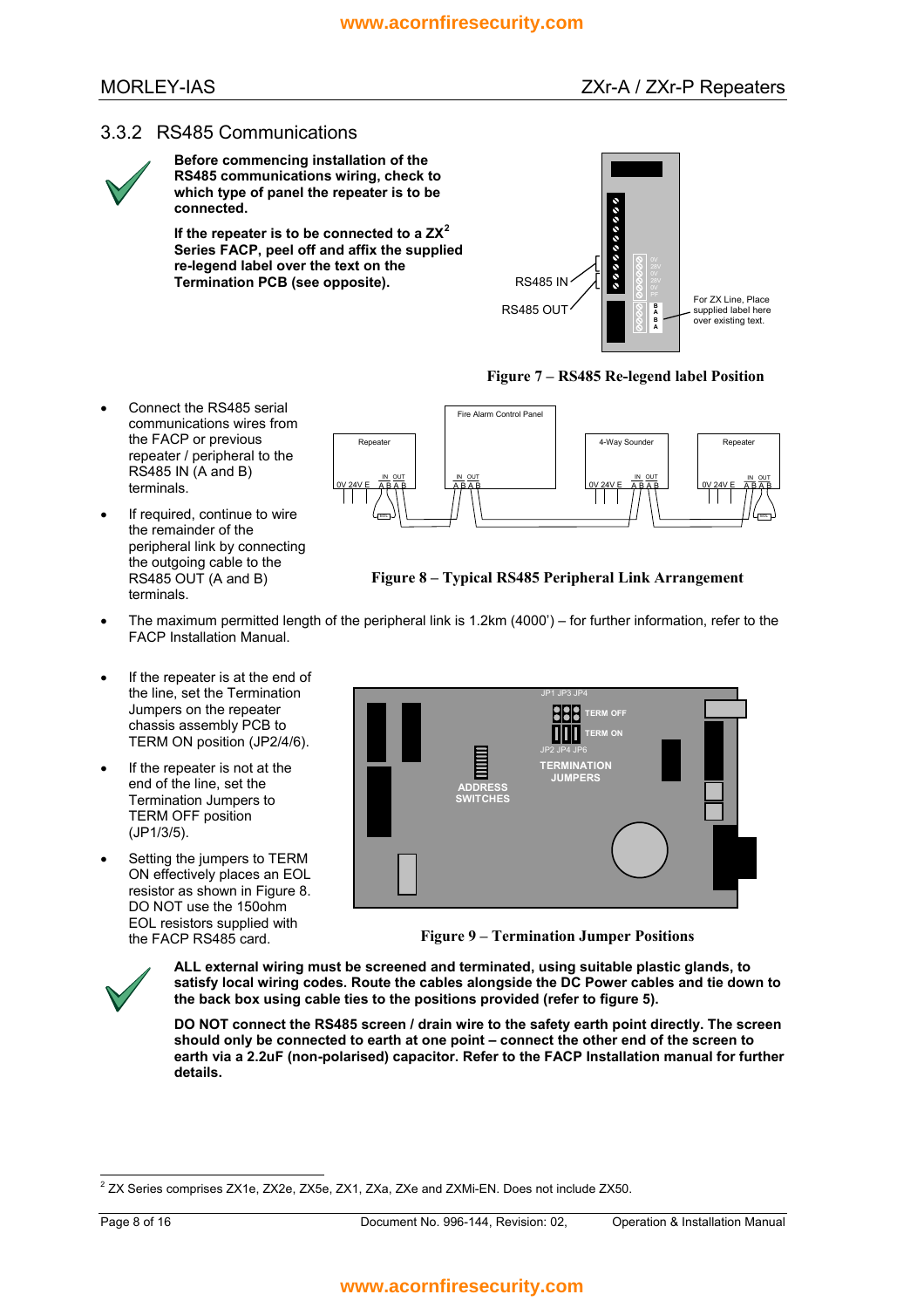#### ZXr-A / ZXr-P Repeaters MORLEY-IAS

#### *3.4 Address Setting*

- Set the repeater address in binary using the address switch on the repeater chassis assembly PCB. (See [Figure 9](#page-7-2) above).
- The address can be set in the range  $1 126$ .
- It is not necessary to set an address for the ZXr-P (passive) repeater. The address can be set to 0 (all switch positions OFF). In this mode, the passive repeater will listen to the RS485 communications and will update its Liquid Crystal Display and LED with the appropriate information. However, if the repeater becomes disconnected from the RS485 link, the FACP will not report a fault condition.
- To report a fault condition at the FACP, in the event that a passive repeater becomes disconnected, set the passive repeater to an address in the range  $1 - 126$ .
- Refer to [Table 1](#page-8-0) for address positions.
- When commissioned, use the panel 'Auto-Learn' function to learn / register the devices installed on the peripheral loop.

| <b>ADDRESS</b> | <b>SWITCH POSITION</b> |            |            |            |            |             |            |            |                                                                             |
|----------------|------------------------|------------|------------|------------|------------|-------------|------------|------------|-----------------------------------------------------------------------------|
|                | SW1:1                  | SW1:2      | SW1:3      | SW1:4      |            | SW1:5 SW1:6 | SW1:7      | SW1:8      |                                                                             |
| $\mathbf{1}$   | <b>ON</b>              | <b>OFF</b> | <b>OFF</b> | <b>OFF</b> | <b>OFF</b> | <b>OFF</b>  | OFF        | <b>OFF</b> |                                                                             |
| $\overline{2}$ | <b>OFF</b>             | <b>ON</b>  | <b>OFF</b> | <b>OFF</b> | <b>OFF</b> | <b>OFF</b>  | <b>OFF</b> | <b>OFF</b> |                                                                             |
| 3              | <b>ON</b>              | <b>ON</b>  | <b>OFF</b> | <b>OFF</b> | <b>OFF</b> | <b>OFF</b>  | <b>OFF</b> | <b>OFF</b> |                                                                             |
| 4              | <b>OFF</b>             | <b>OFF</b> | <b>ON</b>  | <b>OFF</b> | <b>OFF</b> | <b>OFF</b>  | <b>OFF</b> | <b>OFF</b> |                                                                             |
| 5              | <b>ON</b>              | <b>OFF</b> | <b>ON</b>  | <b>OFF</b> | <b>OFF</b> | <b>OFF</b>  | <b>OFF</b> | <b>OFF</b> |                                                                             |
| 6              | <b>OFF</b>             | <b>ON</b>  | <b>ON</b>  | <b>OFF</b> | <b>OFF</b> | <b>OFF</b>  | <b>OFF</b> | <b>OFF</b> | B<br><b>6</b><br>-15<br><b>A</b><br>- B<br><sub>2</sub><br>ON<br><b>OFF</b> |
| $\overline{7}$ | <b>ON</b>              | <b>ON</b>  | <b>ON</b>  | <b>OFF</b> | <b>OFF</b> | <b>OFF</b>  | <b>OFF</b> | <b>OFF</b> |                                                                             |
| 8              | <b>OFF</b>             | <b>OFF</b> | <b>OFF</b> | ON         | <b>OFF</b> | <b>OFF</b>  | <b>OFF</b> | <b>OFF</b> |                                                                             |
| 9              | <b>ON</b>              | <b>OFF</b> | <b>OFF</b> | <b>ON</b>  | <b>OFF</b> | <b>OFF</b>  | <b>OFF</b> | <b>OFF</b> |                                                                             |
| 10             | <b>OFF</b>             | <b>ON</b>  | <b>OFF</b> | <b>ON</b>  | <b>OFF</b> | <b>OFF</b>  | <b>OFF</b> | <b>OFF</b> |                                                                             |
| 11             | <b>ON</b>              | 0N         | <b>OFF</b> | <b>ON</b>  | <b>OFF</b> | <b>OFF</b>  | <b>OFF</b> | <b>OFF</b> |                                                                             |
| 12             | <b>OFF</b>             | <b>OFF</b> | <b>ON</b>  | <b>ON</b>  | <b>OFF</b> | <b>OFF</b>  | <b>OFF</b> | <b>OFF</b> |                                                                             |
| 13             | <b>ON</b>              | <b>OFF</b> | <b>ON</b>  | ON         | <b>OFF</b> | <b>OFF</b>  | <b>OFF</b> | <b>OFF</b> |                                                                             |
| 14             | <b>OFF</b>             | <b>ON</b>  | <b>ON</b>  | <b>ON</b>  | <b>OFF</b> | <b>OFF</b>  | <b>OFF</b> | <b>OFF</b> |                                                                             |
| 15             | <b>ON</b>              | <b>ON</b>  | <b>ON</b>  | <b>ON</b>  | <b>OFF</b> | <b>OFF</b>  | <b>OFF</b> | <b>OFF</b> |                                                                             |
| 16             | <b>OFF</b>             | <b>OFF</b> | <b>OFF</b> | <b>OFF</b> | <b>ON</b>  | <b>OFF</b>  | <b>OFF</b> | <b>OFF</b> |                                                                             |
| Etc.           |                        |            |            |            |            |             |            |            |                                                                             |
| 126            | <b>OFF</b>             | ON         | <b>ON</b>  | <b>ON</b>  | <b>ON</b>  | ON          | ON         | <b>OFF</b> |                                                                             |

<span id="page-8-0"></span>**Table 1 - Address Switch Settings**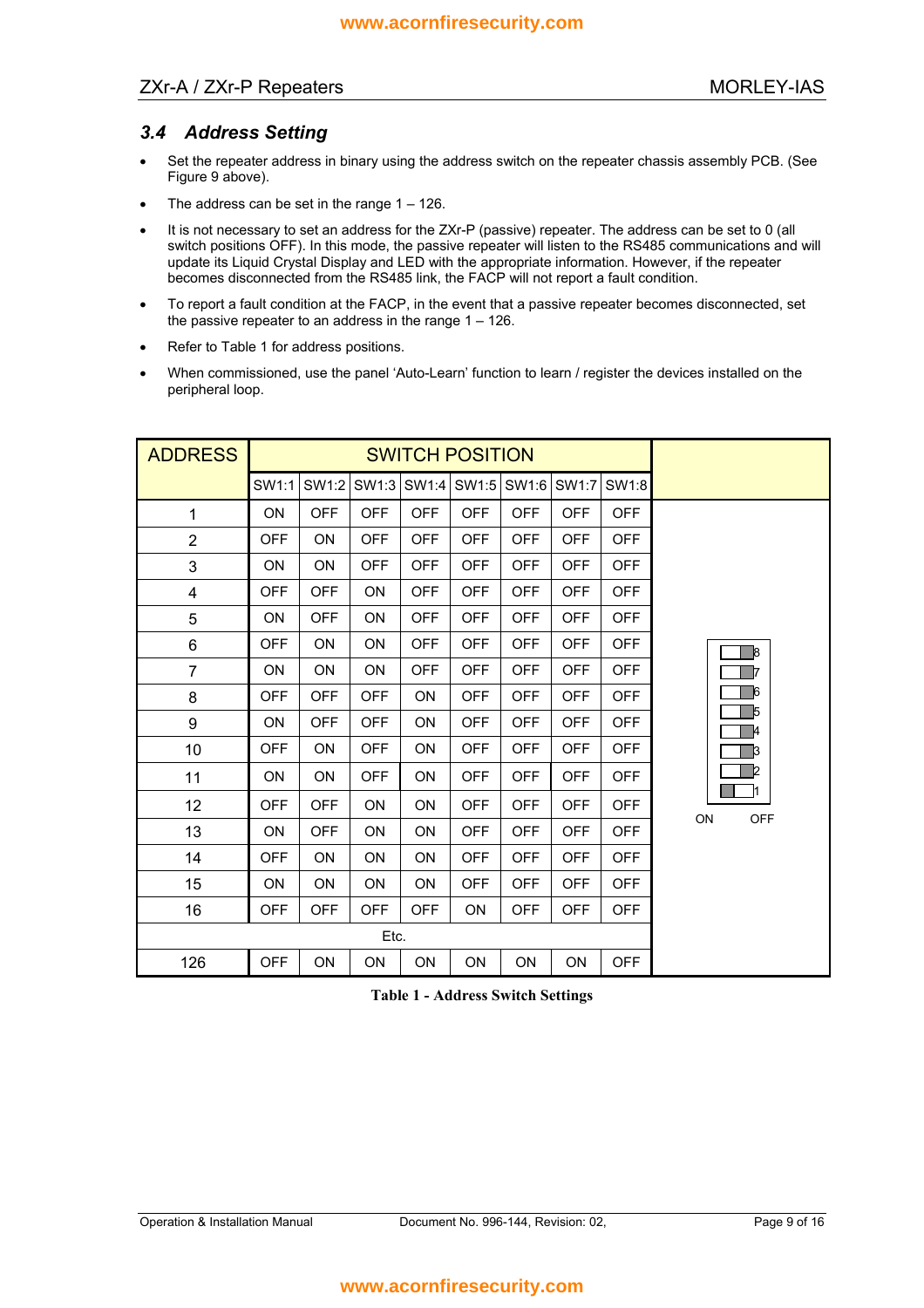#### *3.5 Commissioning*

#### *3.6 Preliminary Checks*

- Carry out the following preliminary checks for EVERY repeater being commissioned prior to power up the system.
	- 1. Check that all cables brought into the repeater have been terminated correctly. All power and signal cabling and wiring must conform to the appropriate local regulation.
	- 2. Check that the address has been set correctly.

#### *3.7 Powering the Repeater*

- Power up the FACP and power up any Repeater that uses a local independent power supply.
- Check that the LCD shows the "System Normal" message. Adjust the contrast (see below) if required.
- To power down the Repeater, power down the FACP (including battery disconnection) and then power down any repeaters that use a local independent power supply. The repeater can be powered down first, but the FACP will then report a fault condition.

#### *3.8 Contrast Adjustment*

- Adjust Button The LCD contrast can be adjusted electronically to compensate for temperature and height.
- Open the enclosure door and then press and hold the contrast adjust pushbutton on the chassis assembly PCB (see opposite).
- Whilst the button is held down, the display will cycle through 11 preset contrast levels, numbered -5 to +5 (see sample LCD display below).
- Release the contrast adjust button when the desired contrast level is on the display. The repeater saves this setting in non-volatile memory so that it will be remembered even<br>when power is removed.
- ZXr-P Only: When the button is released, the repeater will automatically enter a 30 second self test to check the LCD and LED Indicators.



Figure 10 – Contrast Adjust Button

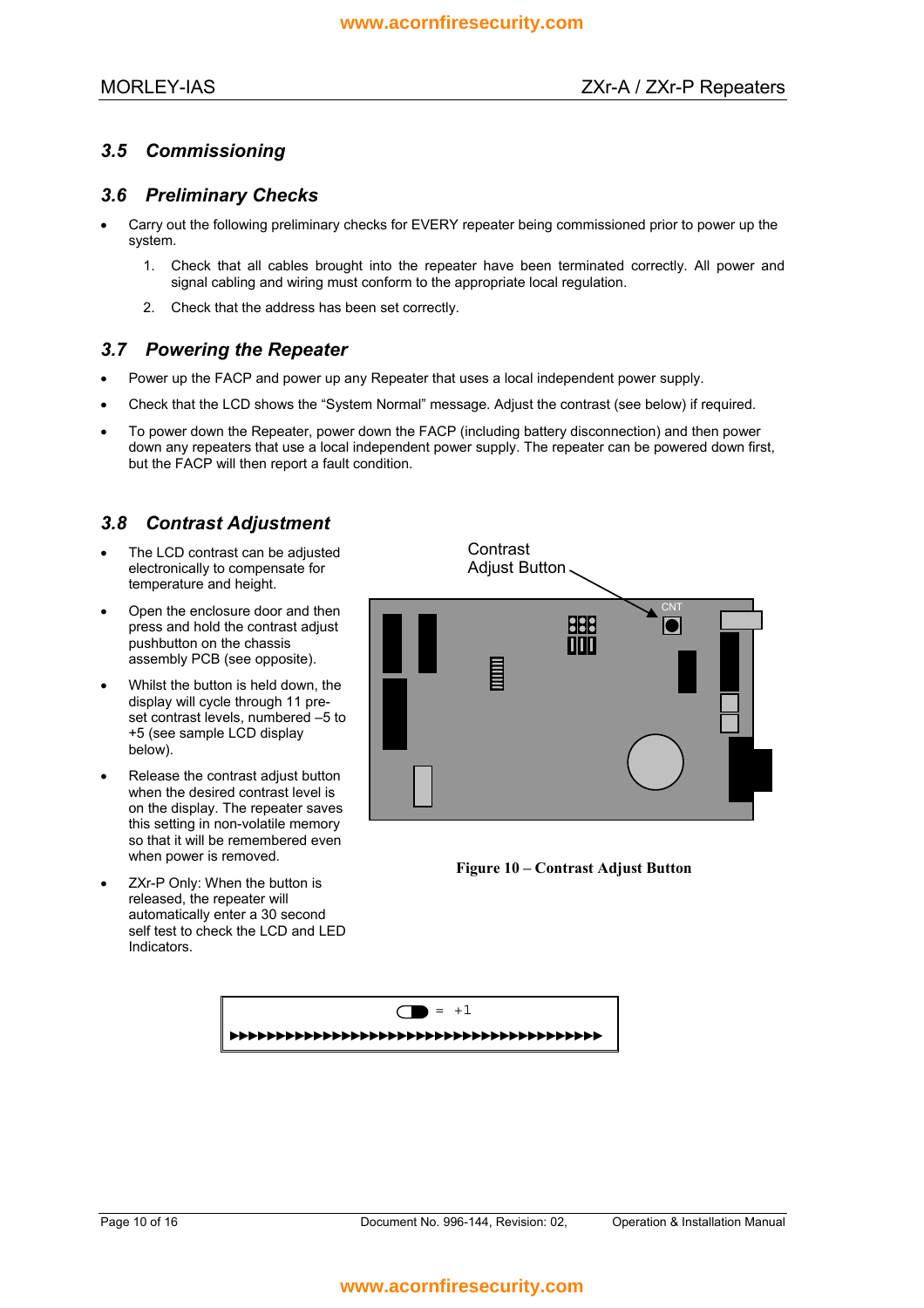# **4 Operation and Controls**

- The ZXr-A / ZXr-P Repeaters are equipped with a backlit 2x40 Liquid Crystal Display and LED Indicators to show the status of the Fire Alarm Control Panel (FACP) and the installation.
- In addition, the ZXr-A is equipped with a key operated switch and five CONTROL keys and a TEST key.
- The operation of the Repeater is as follows:

### *4.1 Liquid Crystal Display*

- The operation of the liquid crystal display is identical to the display on the FACP.
- Under normal conditions it will simply show the time and date, together with a message to show that the detectors are working normally. The backlight is normally off. It will turn on for 30 seconds whenever a key is pressed. It will always turn on during a fire alarm condition.
- If any fault or fire alarm conditions occur, these will be displayed on the display. If several faults or fires have occurred, then these will be scrolled on the display.
- Refer to the FACP Manuals for information on the messages that are displayed.

#### *4.2 LED Indicators*

- The LED indicators (except DC Power) will be illuminated in response to signals from the FACP.
- The LED Indicators are a sub-set of the indicators on the FACP. The following table indicates the function of each LED indicator. Refer to the FACP Manuals for further information on the function and operation of each LED indicator and on the operation of the system.



| Indicator   | Colour | <b>Function</b>                                                                                                                                                                                        |  |  |
|-------------|--------|--------------------------------------------------------------------------------------------------------------------------------------------------------------------------------------------------------|--|--|
| <b>FIRE</b> | Red    | The panel has detected a fire alarm condition,<br>or the 'Sound Alarms' key has been pressed.                                                                                                          |  |  |
| Fault       | Yellow | The panel has detected a fault.                                                                                                                                                                        |  |  |
| Accepted    | Yellow | A fault or fire alarm has been acknowledged<br>and the internal buzzer silenced.                                                                                                                       |  |  |
|             |        | [After pressing the 'Mute Buzzer' or 'Accept'<br>keys at either the FACP or the Repeater].                                                                                                             |  |  |
| Disablement | Yellow | Part of the system, either input or an output,<br>has been disabled.                                                                                                                                   |  |  |
| Silenced    | Yellow | The sounder outputs have been silenced.                                                                                                                                                                |  |  |
|             |        | [After pressing the 'Silence / Resound' key at<br>either the FACP or the Repeater].                                                                                                                    |  |  |
| Comms, Fail | Yellow | The repeater has lost contact /<br>communications with the FACP and is unable<br>to update its LCD and LED indicators. The<br>control buttons on the ZXr-A will not function<br>during this condition. |  |  |
| Power       | Green  | ON: Indicates DC Power is present.                                                                                                                                                                     |  |  |

#### **Table 2 - LED Functions**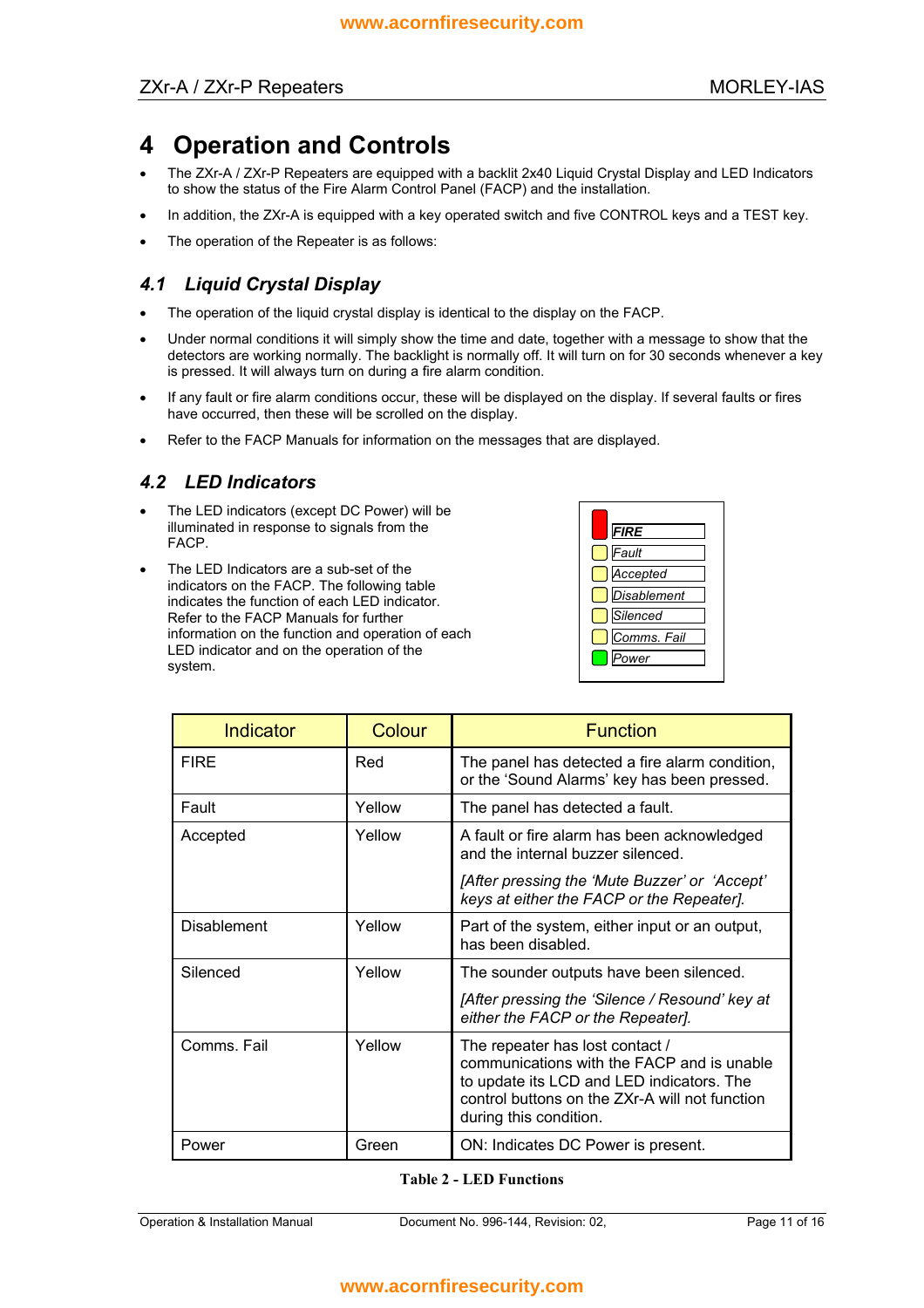#### *4.3 Control Pushbuttons and Key Switch*

- The ZXr-A Repeater is equipped with five control keys for SOUND ALARMS, SILENCE / RESOUND, MUTE BUZZER, ACCEPT and SYSTEM RESET and a TEST key.
- To enable the control keys, insert the key and turn the lock (clockwise) to the 'Enable' position (open padlock).
- The operation of these keys is identical to the control keys on the FACP and is detailed in the following table.



| <b>Key Legend</b>    | Symbol | <b>Function</b>                                                                       |
|----------------------|--------|---------------------------------------------------------------------------------------|
| Sound Alarms         |        | Press to Turn on ALL Sounder Outputs (i.e. evacuate building<br>manually).            |
| Silence /<br>Resound |        | Press to Turn off all activated sounders.<br>Press again to re-activate the sounders. |
| Mute Buzzer          |        | Press to silence the internal buzzer.                                                 |
| Accept <sup>3</sup>  |        | Press to accept a Stage 1 Investigation Delay Alarm                                   |
| <b>System Reset</b>  |        | Press to cancel all alarm conditions and reset the panel.                             |
| <b>Self Test</b>     |        | Press to exercise the in-built test functions.                                        |

**Table 3 – Control Key Functions** 



**It is recommended that the control key be not left in the active state.** 

**Turn the key (anti-clockwise) and remove from the Repeater.** 

#### 4.3.1 Test Key (ZXr-A Only)

- On pressing the TEST key, the repeater will perform a self-test exercising the LCD and LED indicators. The test function will remain active for 30 seconds (or 30 seconds after last button press) after which, the repeater indications will return to show the current system condition.
- The LED Indicators will be illuminated in sequence.
- The LCD will show a series of vertical stripes at each character position growing in width. If one of the control keys is pressed, the display shows a letter of the alphabet corresponding to the key. Reset = R, Mute Buzzer = M, Accept = A, Sound Alarms = E and Silence / Resound = S.
- Examples are shown below:

<span id="page-11-0"></span> 3 The ACCEPT key is not used on ZX1, ZXa, ZXe and ZXMi-EN panels. Use the MUTE BUZZER key instead.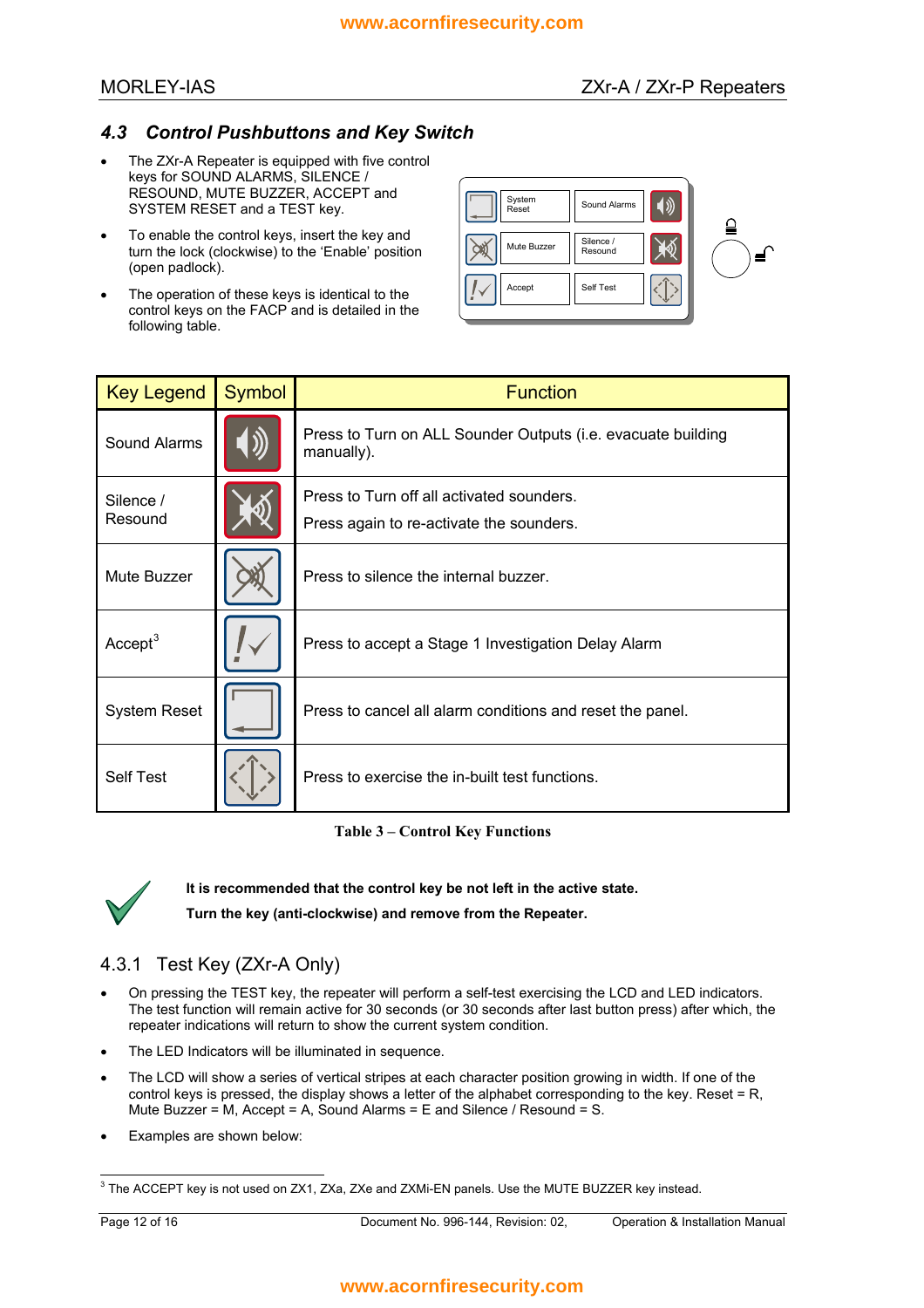#### ZXr-A / ZXr-P Repeaters MORLEY-IAS

• Examples of LCD during display test:



• Example of LCD Test Display when Control Key pressed:

▐▐▐▐▐▐▐▐MMMMMMMMMMMMMMMMMMMMMMMMMMMMMMMM MMMMMMMMMMMMMMMMMMMMMMMMMMMMMMMMMMMMMMMM

#### *4.4 Buzzer*

• The internal buzzer will sound to indicate alarm or fault conditions as follows:

FIRE ALARM - The buzzer will sound continuously FAULT - The buzzer will sound intermittently, 1 second ON, 1 second OFF

- In addition, the buzzer will emit a short beep whenever a control key is pressed.
- During "Communications Failure", the buzzer will sound intermittently.

#### *4.5 Special LCD Messages*

The LCD will show the software part number and version when communications is lost with the FACP and on power up of the repeater. For example:



The LCD will show the following message if the wrong type of membrane / fascia label is fitted or if no membrane / fascia label is detected on power up. The following message is shown. The buzzer will also sound a fault condition.

MEMBRANE ERROR !!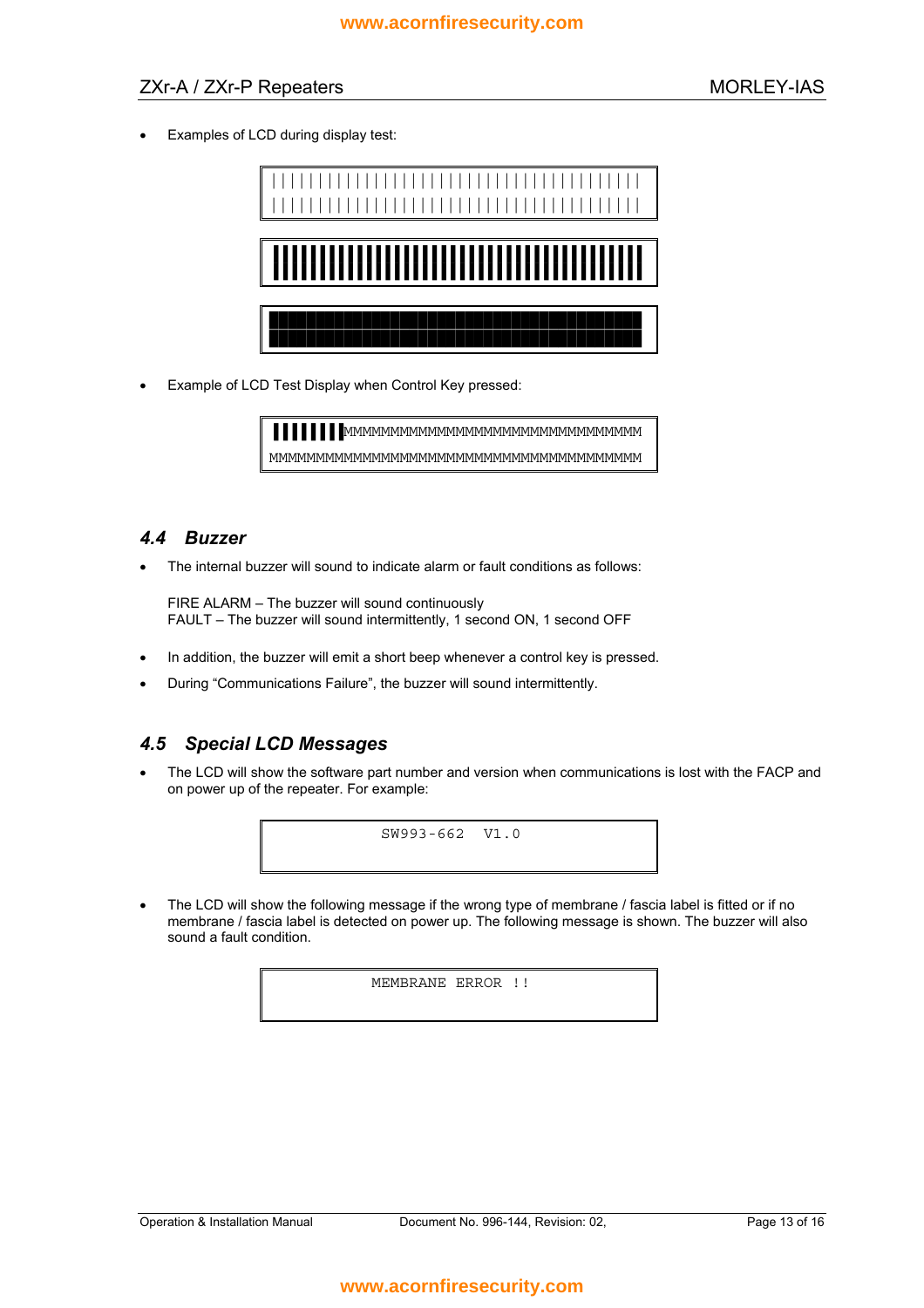# **5 Specifications**

| <b>Criteria</b>                 | <b>Details</b>                                                                                                                                                                      |
|---------------------------------|-------------------------------------------------------------------------------------------------------------------------------------------------------------------------------------|
| <b>Mechanical</b>               |                                                                                                                                                                                     |
| Construction                    | Mild steel sheet enclosure with 3 mounting holes, 5 x 20mm<br>knockouts in top and 3 x 20mm knockouts in rear wall. All<br>displays and controls are carried on the enclosure door. |
| <b>Dimensions</b>               | 165.0mm (h) x 253.5mm (w) x 50.0mm (d)                                                                                                                                              |
| Weight                          | 1.7kg approx.                                                                                                                                                                       |
| <b>Terminals</b>                | External connections are made using screw terminals capable of<br>accepting cable sizes between $0.5$ mm <sup>2</sup> to $2.5$ mm <sup>2</sup> (14-22AWG).                          |
| Environmental                   |                                                                                                                                                                                     |
| <b>Climatic Classification</b>  | 3K5, (IEC 721-2-3)                                                                                                                                                                  |
| <b>Operating Temperature</b>    | -5°C to +45°C (recommended +5°C to +35°C)                                                                                                                                           |
| Humidity                        | 5% to 95% R.H. non condensing                                                                                                                                                       |
| Height above sea level          | 2000m                                                                                                                                                                               |
| <b>Panel Sealing</b>            | IP30 (EN60529)                                                                                                                                                                      |
| Vibration                       | EN60068-2-6, 10-150Hz at 0.981ms <sup>-2</sup> (meets the requirements of<br>EN54-2/4)                                                                                              |
| <b>EMC</b>                      | Emissions: EN50081-1. Immunity: EN50130-4                                                                                                                                           |
| Safety                          | EN60950                                                                                                                                                                             |
| <b>Electrical</b>               |                                                                                                                                                                                     |
| <b>Operating Voltage</b>        | 18-32V dc                                                                                                                                                                           |
| <b>Quiescent Current</b>        | 60mA @ 24V (Backlight off)                                                                                                                                                          |
| <b>Alarm Current</b>            | 90mA @ 24V (Backlight on), 100mA @ 18V                                                                                                                                              |
| <b>Maximum Fault Current</b>    | Absolute maximum = 600mA.                                                                                                                                                           |
|                                 | Resetting thermal fuse – nominal 250mA.                                                                                                                                             |
| Communications                  | RS485 2-wire serial communications link                                                                                                                                             |
| <b>Address Range</b>            | $0, 1-126$ (0 is unmonitored)                                                                                                                                                       |
| <b>Controls and Indications</b> |                                                                                                                                                                                     |
| Display                         | 2 x 40 character liquid crystal display (LCD) with back light<br>illumination                                                                                                       |
| <b>Status Indicators</b>        | LED Indicators for FIRE, FAULT, DISABLEMENT, ACCEPTED,<br>SILENCED, COMMUNICATIONS FAILURE and POWER.                                                                               |
| <b>Push Buttons</b>             | Control keys for RESET, MUTE BUZZER, ACCEPT, TEST,<br>SOUND ALARMS and SILENCE / RESOUND.                                                                                           |
| <b>Buzzer</b>                   |                                                                                                                                                                                     |

#### **Table 4 - ZXr-A / ZXr-P Repeaters Specifications**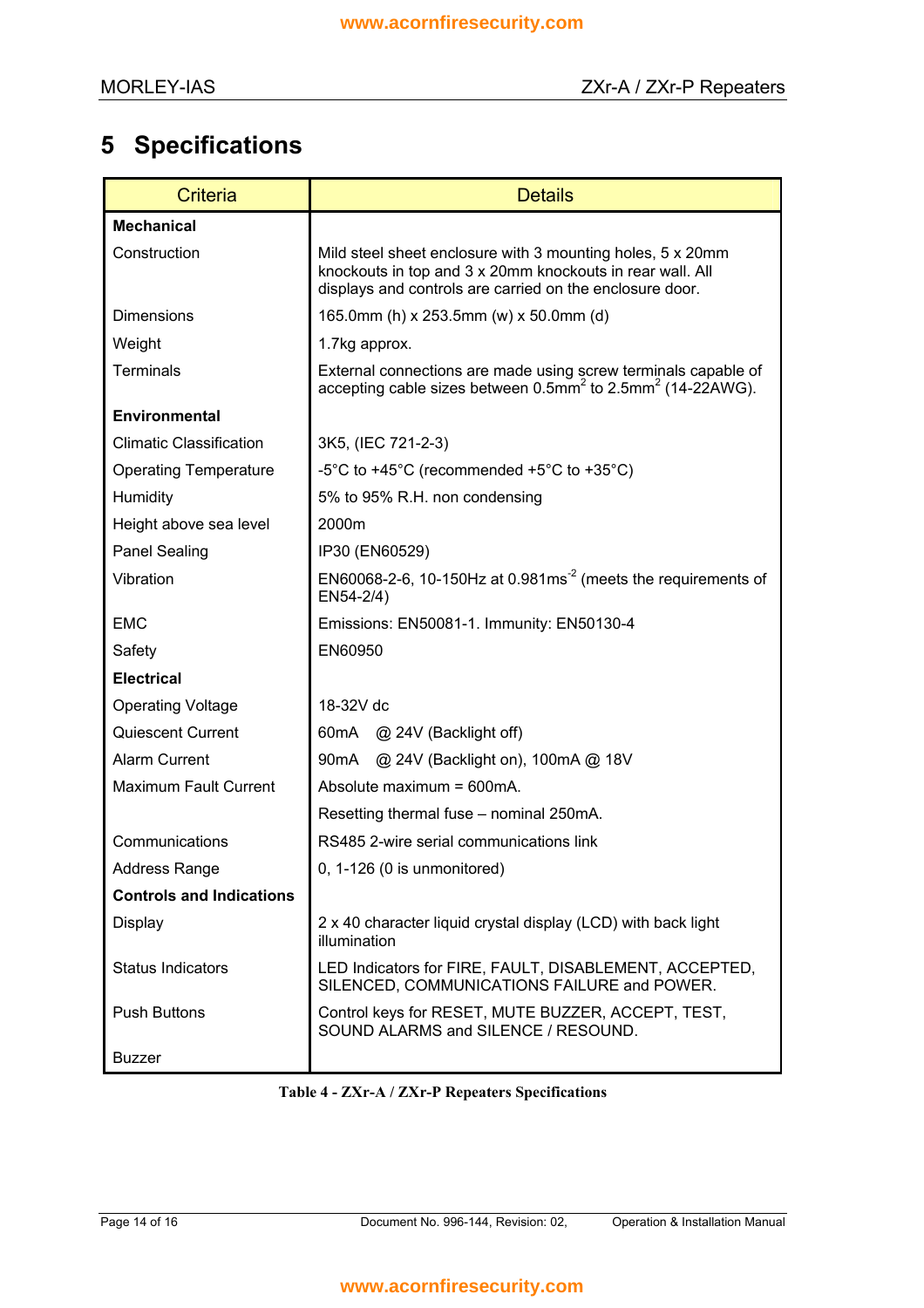## **NOTES**